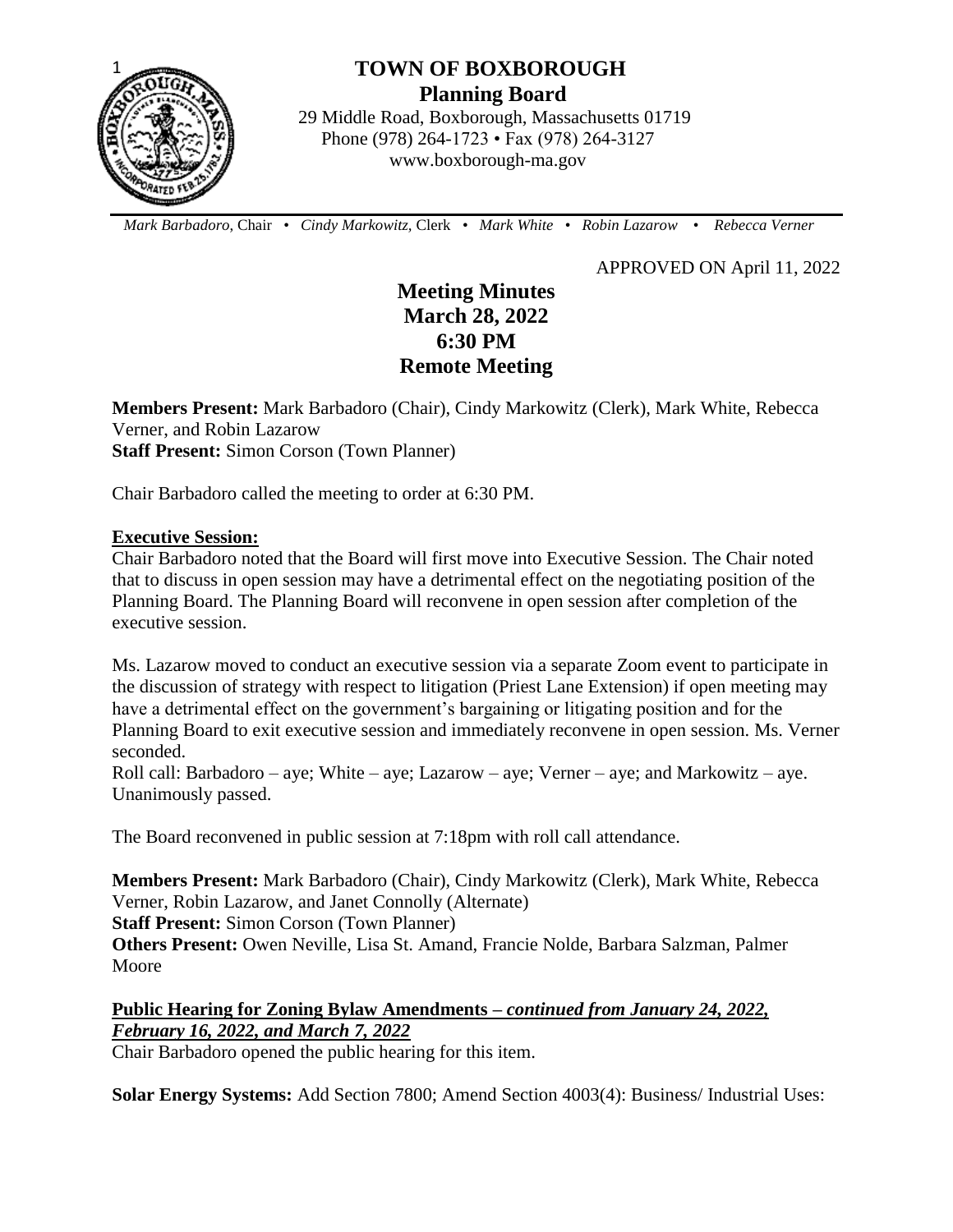Planning Board Meeting Minutes MARCH 28, 2022 PAGE 2 OF 6

https://www.boxborough-ma.gov/DocumentCenter/View/2150/LATEST-DRAFT-March-13- 2022- Solar-Energy-Systems---proposed-Zoning-Bylaw-Amendment

Ms. Verner reviewed the changes made to the medium and large-scale document. She noted that legal counsel has weighed in on this document. She then reviewed the changes made to the small-scale document.

Mr. White moved to take a sense of the meeting, that the Board is in favor of supporting the two solar bylaws as amended this evening, not adding additional amendments and to put them forth to Town Meeting. Ms. Lazarow seconded.

Roll call: Barbadoro – aye; White – aye; Lazarow – aye; Verner – aye; and Markowitz – aye. Unanimously passed.

**Zoning Bylaw Recodification:** Amend Section 1000: Authority through Section 9600: Separability: Select Draft #3 of the reorganized Zoning Bylaw on the Boxborough Planning Board's webpage:<https://www.boxborough-ma.gov/306/Planning-Board>

The Board agreed to table this bylaw recodification to a later date in order to continue to discuss it and feel more comfortable bringing it forward to a Town Meeting in the future.

Mr. Neville requested that the Town Planner create a map showing where in Town, based on the proposed language, solar arrays are prohibited.

Ms. Lazarow moved to close the public hearing. Mr. White seconded. Roll call: Barbadoro – aye; White – aye; Lazarow – aye; Verner – aye; and Markowitz – aye. Unanimously passed.

Ms. Lazarow moved to approve the medium or large-scale solar bylaw as revised, subject to correction of typographical errors. Ms. Markowitz seconded. Roll call: Barbadoro – aye; White – aye; Lazarow – aye; Verner – aye; and Markowitz – aye. Unanimously passed.

Ms. Lazarow moved to approve the small-scale solar bylaw as revised, subject to correction of typographical errors. Ms. Markowitz seconded.

Roll call: Barbadoro – aye; White – aye; Lazarow – aye; Verner – aye; and Markowitz – aye. Unanimously passed.

Ms. Markowitz moved to withdraw the draft recodification from the Spring 2022 Annual Town Meeting Warrant. Mr. White seconded. Roll call: Barbadoro – aye; White – aye; Lazarow – aye; Verner – aye; and Markowitz – aye. Unanimously passed

#### **Recommendations for Annual Town Meeting Warrant**

**Solar Energy Systems -** *this was previously addressed.*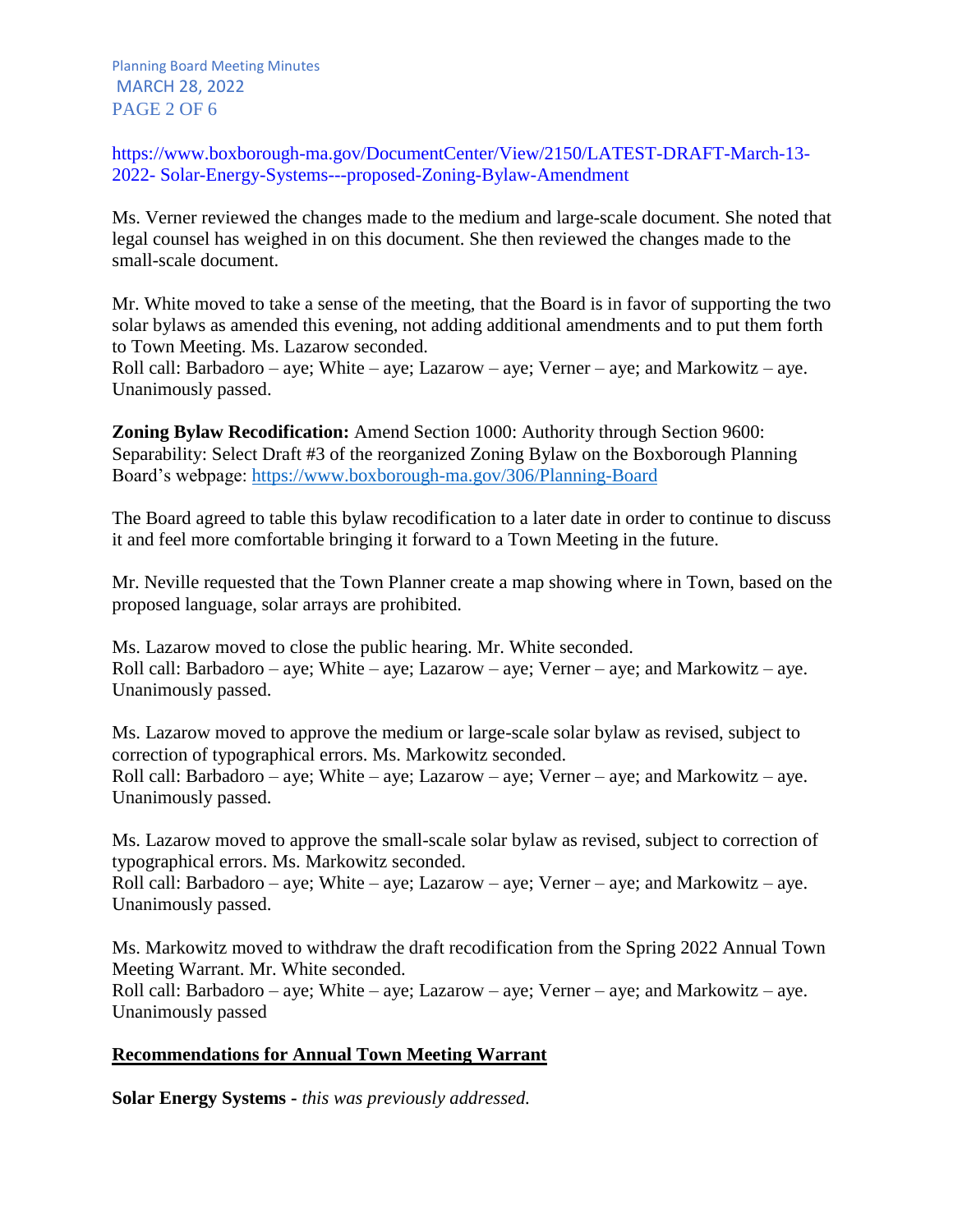#### **Zoning Bylaw Recodification –** *this was previously addressed.*

#### **Acceptance of MGL Chapter 148 Sections 26h and 26i (Fire Suppression)**

Ms. Markowitz moved to recommend the article that deals with acceptance of MGL Chapter 148 Sections 26h and 26i. Mr. White seconded.

Roll call: Barbadoro – aye; White – aye; Lazarow – abstain; Verner – aye; and Markowitz – aye. Motion passed

#### **Amendments to Stormwater General Bylaw – Construction and Post-Construction**

Ms. Markowitz noted that this gives the Planning Board oversight authority of the stormwater general bylaw. The Select Board has agreed that the Planning Board should have oversight of this bylaw. Mr. Corson noted that this went before the Select Board through a public hearing, received public comment, and received unanimous recommendation from the Select Board to move this forward to the warrant. There will be an additional public hearing on the stormwater rules and regulations in the future.

Ms. Markowitz moved to recommend the minor changes in the stormwater general bylaw for construction/post-construction. Ms. Lazarow seconded. Roll call: Barbadoro – aye; White – nay; Lazarow – aye; Verner – aye; and Markowitz – aye. Motion passed 4-1-0.

Mr. White stated that he is not in favor of this item, as he is not in favor of unfunded mandates from the State and federal government. He believes this will be an expensive item to fulfill.

#### **Taylor Farm Road – Road Acceptance as a Public Way**

Mr. Neville noted that the numbers of the properties for this road are on the wrong side of the road.

Ms. Lazarow moved to recommend the acceptance of Taylor Farm Road as a right of way, in accordance with the Town Consulting Engineer's letter. Ms. Markowitz seconded. Roll call: Barbadoro – aye; White – nay; Lazarow – aye; Verner – aye; and Markowitz – aye. Motion passed 4-1-0.

Ms. Verner noted that the Sustainability Committee has voted on their recommendations for the solar bylaw amendments: all affirmative for the medium and large-scale array, and 4-2-0 for the small-scale arrays.

#### **Community Preservation Fund Articles**

Community Preservation Committee (CPC) Report and Establish FY23 Reserves The Board agreed that it did not need to recommend this item at this time.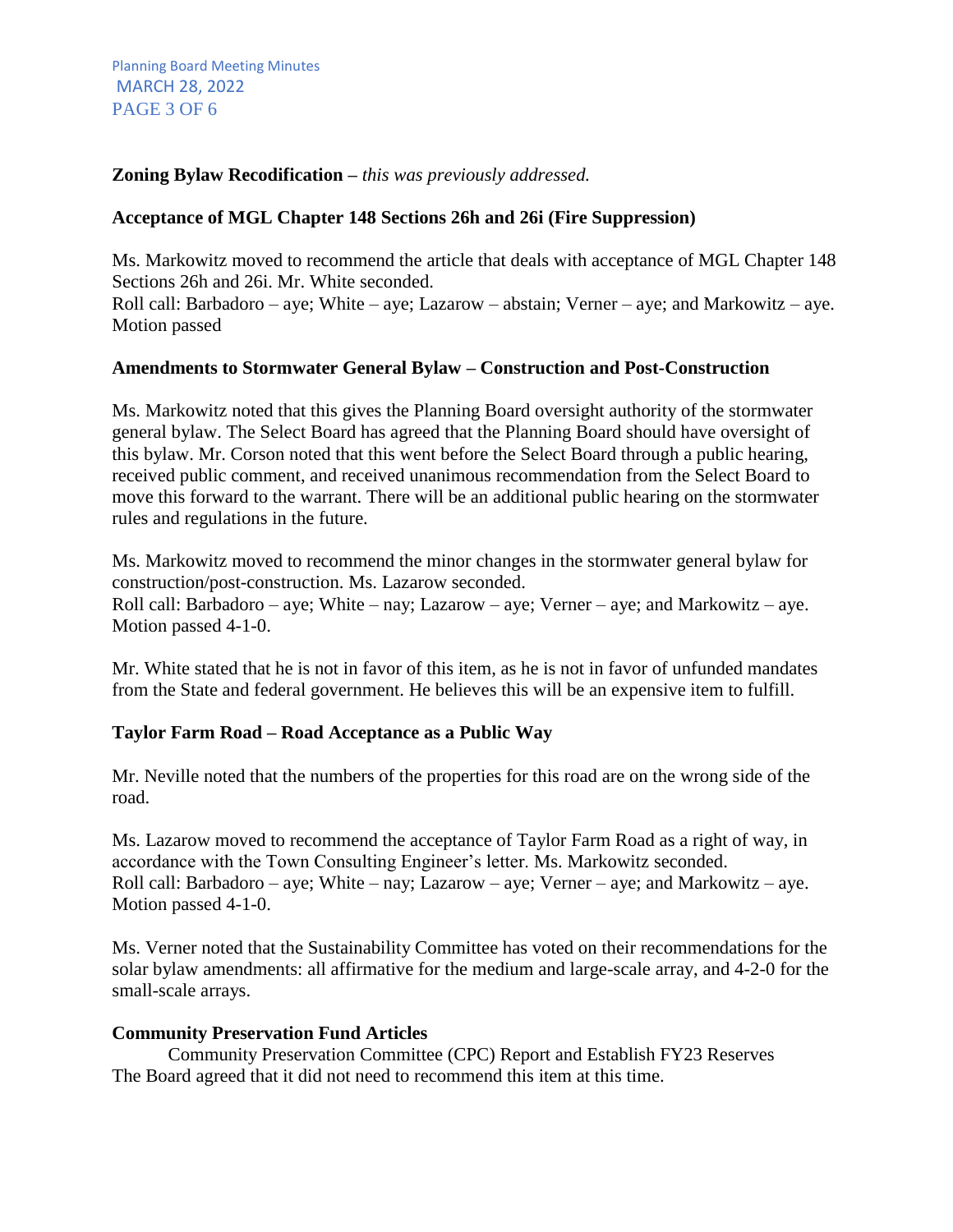Community Housing – Boxborough Rental Assistant Program (BRAP)

Ms. Markowitz moved to recommend the Community Housing – Boxborough Rental Assistant Program Article. Chair Barbadoro seconded.

Roll call: Barbadoro – aye; White – aye; Lazarow – aye; Verner – aye; and Markowitz – aye. Unanimously passed.

Open Space (Including Recreation) – Conservation Trust Find

Ms. Markowitz moved to recommend the Open Space – Conservation Trust Fund Article. Ms. Verner seconded. Roll call: Barbadoro – aye; White – aye; Lazarow – aye; Verner – aye; and Markowitz – aye. Unanimously passed.

Historic Resources – Cemetery Restoration

Ms. Markowitz moved to recommend the Historic Resources – Cemetery Restoration Article. Ms. Verner seconded.

Roll call: Barbadoro – aye; White – aye; Lazarow – aye; Verner – aye; and Markowitz – aye. Unanimously passed.

Open Space (Including Recreation) – Land Acquisition Sargent Road

Lisa St. Amand noted that this is Article 25. There will also be an additional Warrant Article 26 for this item. The Conservation Commission and CPC have both voiced support based on the CPA application for this item. The first Article is to support \$400,000 and the second is to bond the remaining amount. It was noted that an analysis showing the cost of developing this land versus preserving it will be included for Town Meeting.

Mr. White moved to recommend both Open Space – Land Acquisition Sargent Road Articles. Ms. Markowitz seconded.

Roll call: Barbadoro – aye; White – aye; Lazarow – aye; Verner – aye; and Markowitz – aye. Unanimously passed.

### **Administrative Business**

**Meeting Minutes –** March 7, 2022; March 14, 2022

Ms. Markowitz moved to approve the draft meeting minutes of March 7, 2022. Mr. White seconded.

Roll call: Barbadoro – aye; White – aye; Lazarow – abstain; Verner – aye; and Markowitz – aye. Motion passed.

Ms. Markowitz moved to approve the draft meeting minutes of March 14, 2022, as amended. Ms. Lazarow seconded.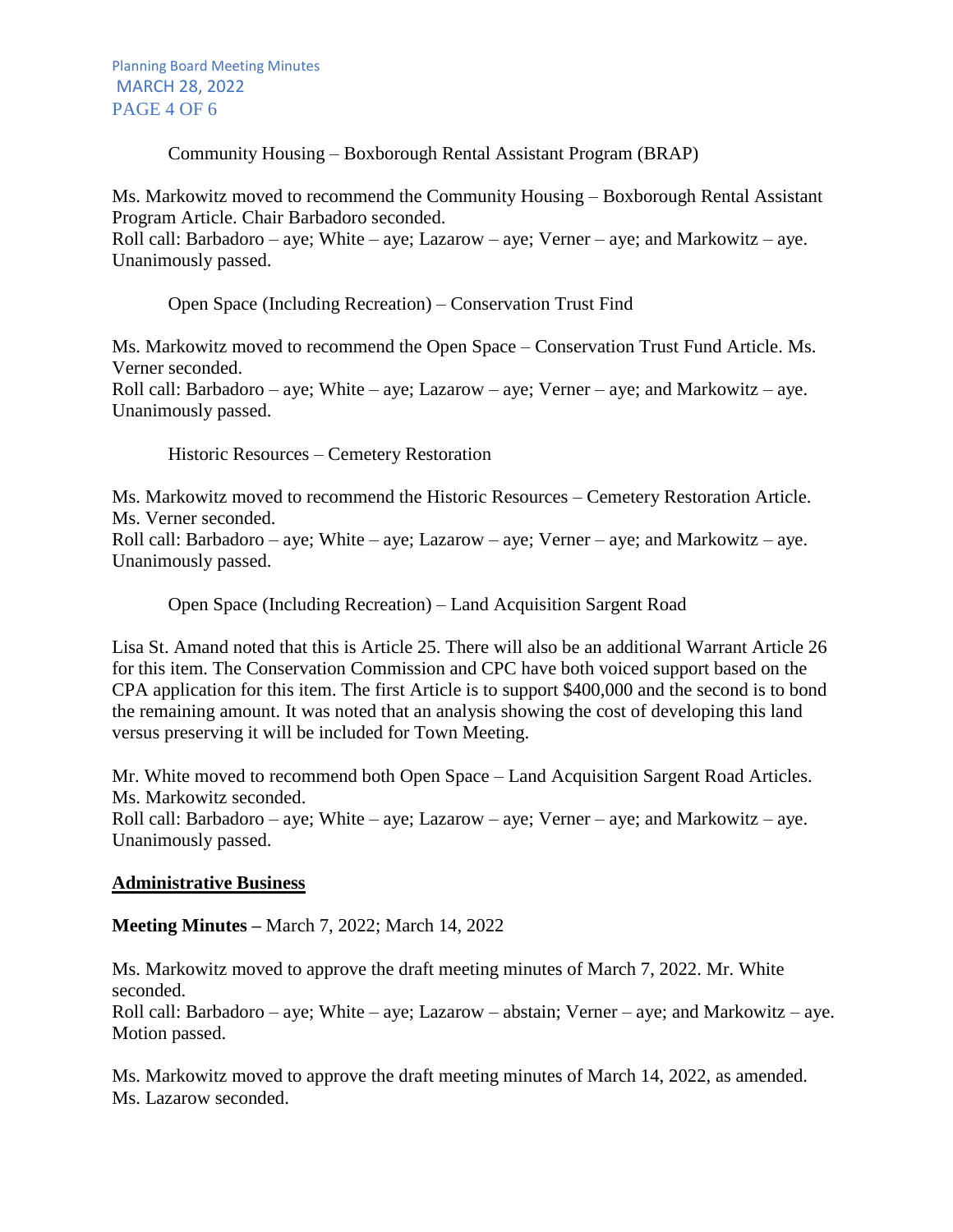Roll call: Barbadoro – aye; White – aye; Lazarow – aye; Verner – aye; and Markowitz – aye. Unanimously passed.

**Correspondence –** None at this time.

**Technical Assistance Program Grant Application and other Grant Opportunities** *There was no update at this time.*

**American Rescue Plan Act (ARPA) projects** *- There was no update at this time.*

**95 & 105 Sargent Road, Chapter 61 Notice -** *There was no update at this time.*

**Town Center/Enclave Project -** *There was no update at this time.*

**Sale of Paddock Estates** *- There was no update at this time.*

**Campanelli Campus development options -** *There was no update at this time.*

**MGL Chapter 148 Sections 26h and 26i** - *There was no update at this time.*

**Planning Board Training -** *There was no update at this time.*

**Master Plan Action Items Spreadsheet** - *There was no update at this time.*

**Website update** *- There was no update at this time.*

#### **Housing Choice Legislation update / MBTA Communities Regulations**

Mr. Corson noted that suggestions have been submitted on the draft MBTA letter. Ms. Lazarow suggested adding similar comments to those included in Stowe's letter regarding penalties. Mr. Corson stated that he would continue to work on the draft letter.

#### **Committee Reports:**

**Water Resource Committee (Barbadoro) –** *There was no update at this time.*

**Community Preservation Committee (Lazarow) –** *There was no update at this time.*

**Economic Development Committee (White) –** *There was no update at this time.*

**MAGIC Representative (Markowitz) –** *There was no update at this time.*

Mr. White moved to adjourn the meeting at 9:31 pm. Ms. Lazarow seconded. Roll call: Barbadoro – aye; White – aye; Lazarow – aye; Verner – aye; and Markowitz – aye. Unanimously passed.